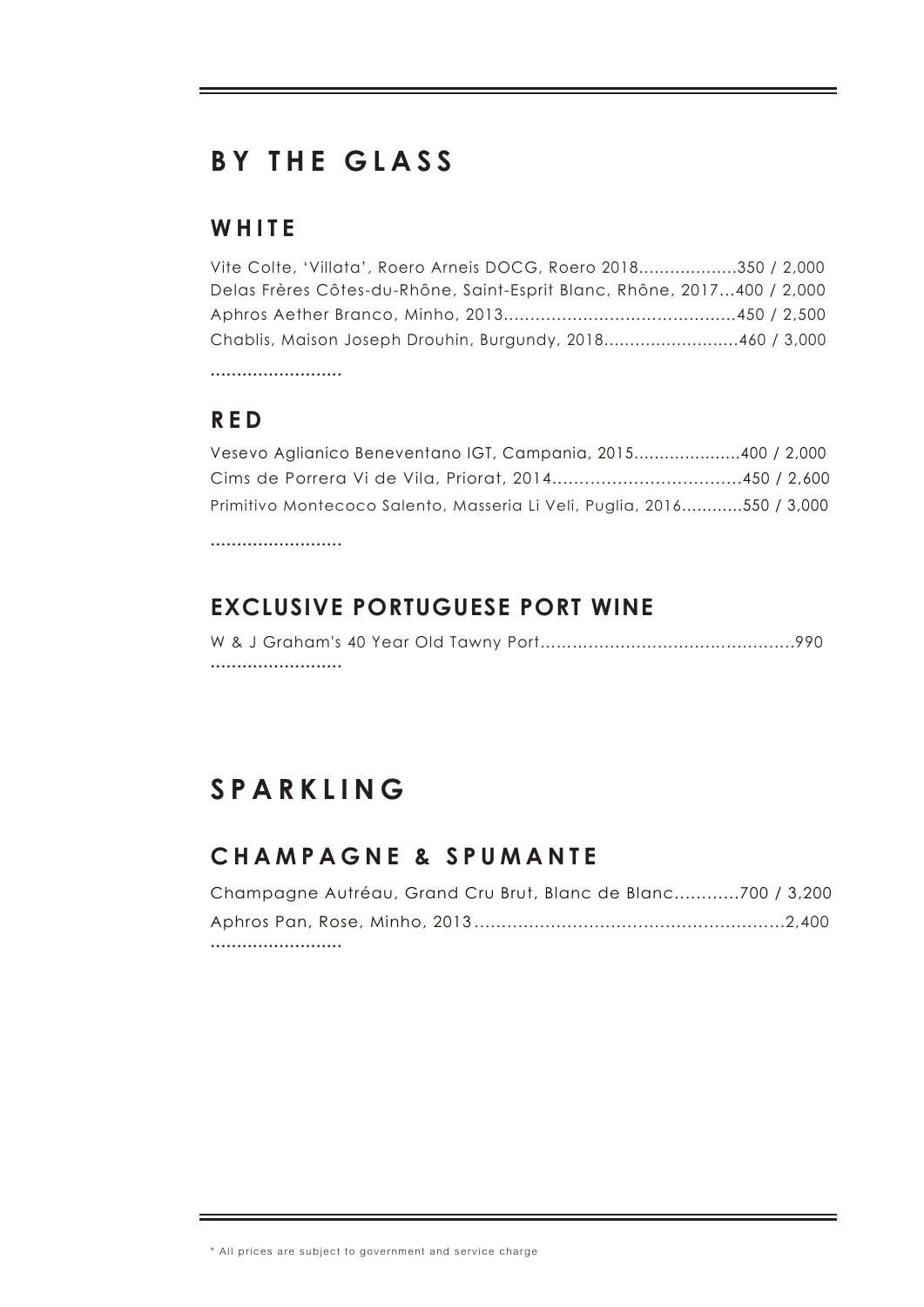## **R E D**

#### **VENETO**

01. Amarone della Valpolicella Classico, Villa Cornaro, 2014..........3,400 02. Amarone della Valpolicella, Zenato, 2014..............................................4,800 ••••••••••••••••••••••••

#### **PIEMONTE**

|  | 03. Vite Colte 'La Malora', Nebbiolo Langhe DOC, 20153,000  |  |
|--|-------------------------------------------------------------|--|
|  | 04. Vite Colte 'La Luna e i Falò', Nizza DOCG, 20153,400    |  |
|  | 05. Vite Colte 'Spezie', Barbaresco Riserva DOCG, 20084,000 |  |
|  | 06. Vite Colte 'Essenze' Riserva, Barolo DOCG, 20085,000    |  |
|  |                                                             |  |

**TOSCANA**

•••••••••••••••••••••••••

| 08. Bolgheri, Ca'Marcanda 'Promis' by Gaja, 20163,900   |  |
|---------------------------------------------------------|--|
| 09. Brunello di Montalcino, Casanova di Neri, 20144,900 |  |
|                                                         |  |

#### **BORDEAUX**

11. Haut-Médoc, Les Hauts de Lynch-Moussas, 2013.......................3,600 ••••••••••••••••••••••••• 10. Lalande de Pomerol, Château La Croix Bellevue, 2011..............3,300

## **RHÔNE**

12. Châteauneuf du Pape, Lafiole du Pape, NV...............................4,400 •••••••••••••••••••••••••

#### **LOIRE**

13. Chinon, Philippe Alliet, 2015.......................................................3,000 •••••••••••••••••••••••••

<sup>\*</sup> All prices are subject to government and service charge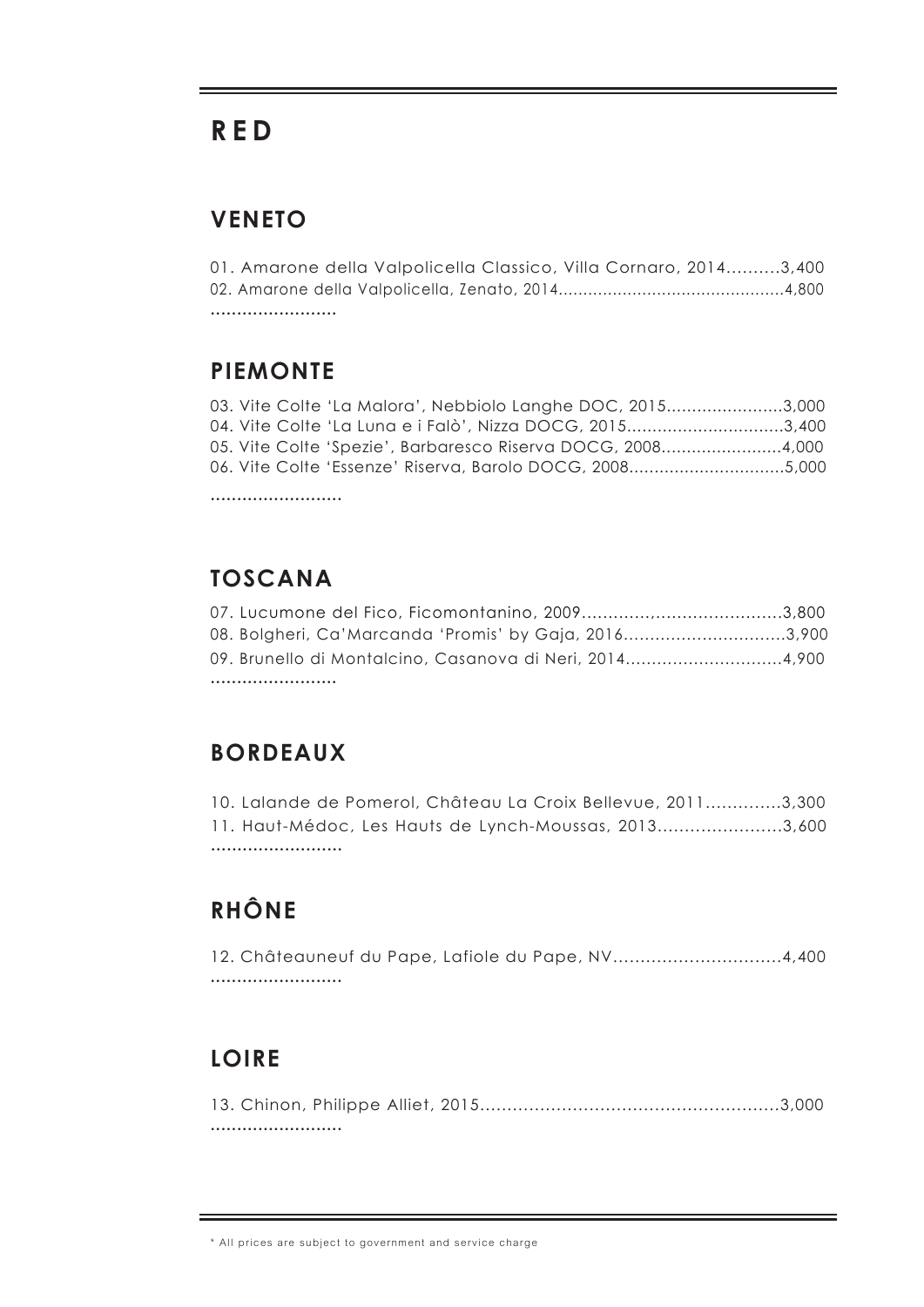#### **CAHORS**

14. Château Haut-Monplaisir "Prestige", 2014...................................2,600 •••••••••••••••••••••••••

#### **DRY CREEK VALLEY**

16. Lytton Springs, Ridge Vineyards, 2013.........................................3,700 •••••••••••••••••••••••••

## **W H I T E**

#### **PIEMONTE**

## **CAMPANIA**

18. Vesevo, Greco di Tufo DOCG, 2017............................................2,500 •••••••••••••••••••••••••

#### **VINHO VERDE**

18. Anselmo Mendes, Contacto Alvarinho, 2017...............................2,200 •••••••••••••••••••••••••

# **SWEET**

#### **RHONE**

20. Delas La Pastourelle, Muscat de Beaumes de Venise, Rhone.....2,500 •••••••••••••••••••••••••

<sup>\*</sup> All prices are subject to government and service charge